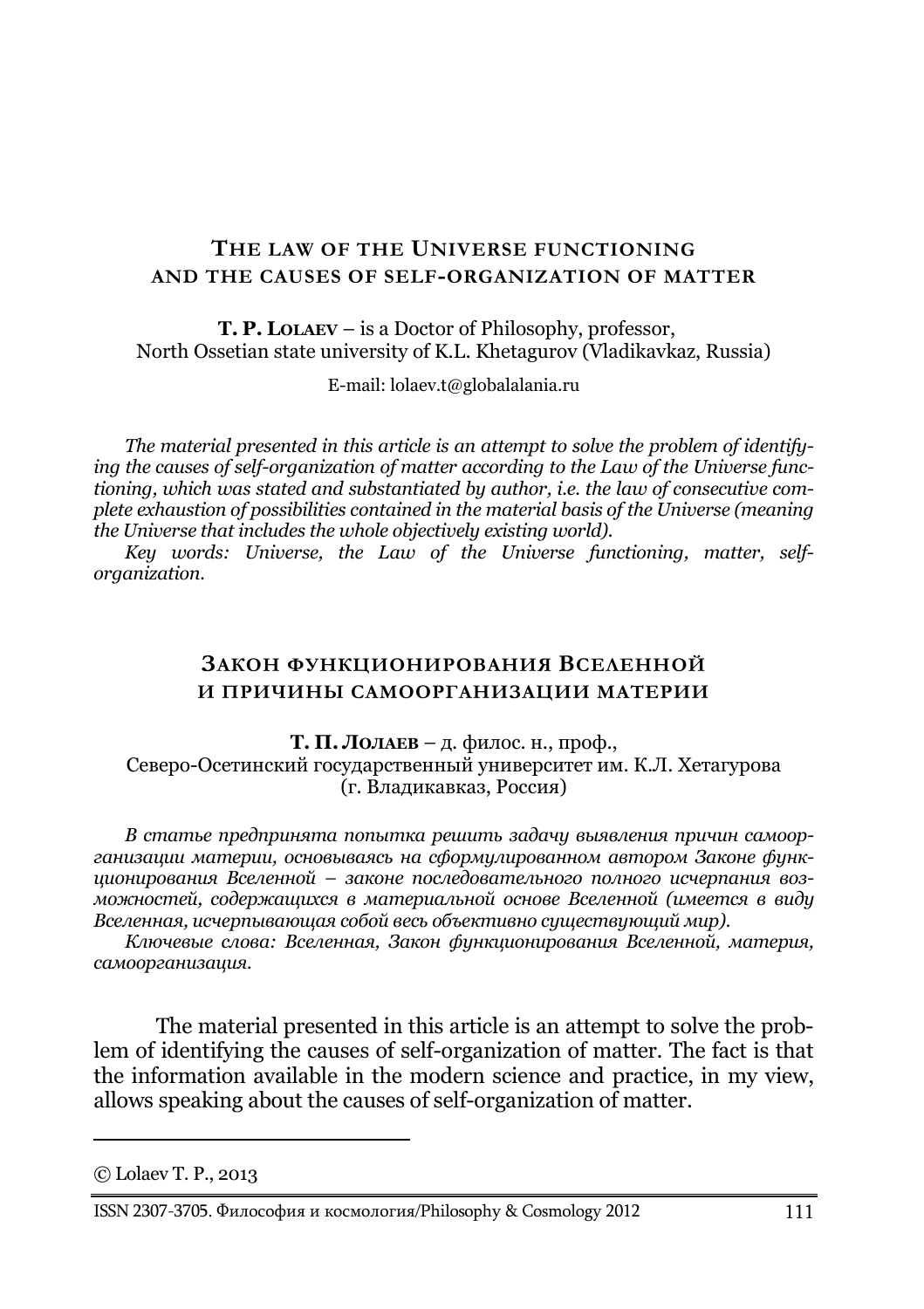Here we have in mind the Law of the Universe functioning, which was stated and substantiated by me, i.e. the law of consecutive complete exhaustion of possibilities contained in the material basis of the Universe (meaning the Universe that includes the whole objectively existing world).

According to this law, when all possible changes contained in the material basis of the Universe come to an end, because the Universe is uncreated and indestructible, there necessarily starts a new, subsequent cycle. This means that absolutely complete, successive repetition of periods of qualitative changes occurs in the Universe, resulting in the emergence and disappearance of concrete forms of matter. In other words, in the Universe, regardless of whether it is pulsating or not, there is an eternal and endless repetition of the finite.

Thus, if the Universe as a whole is pulsating, then the Big Bang should happen every time when the Universe reaches the maximum possible strictly defined degree of density. Both the next cycle of expansion of the pulsing Universe and its subsequent cycle of compression must repeat identically, since the total energy in the Universe is always the same. The Universe as a whole can also pulsate only on condition of absolutely repeated consistently successive cycles of expansion and contraction, since only under this condition all the states of the Universe would be equal. Otherwise, the Universe would have to be created. However, as we know, uncreatability and indestructibility of matter is proved by all the scientific data and practice.

It should be emphasized that there are theoretical and experimental data available, which provide strong evidence that the number of potentially possible changes and transformations of material objects making up the whole world is finite.

As is known, as early as in 1890, long before E. S. Fedorov determined the structure of crystals, all possible combinations of symmetry elements in space were derived on strictly mathematical basis. E. S. Fedorov and A. Schoenflies proved that there can only by 230 such spatial symmetry groups [See: *Bokiy*, 1971: p. 64].

We also know that this conclusion later became a firm foundation of modern crystal chemistry – the theory of the atomic structure of crystals. At present, over two dozen of thousands of crystal structures were identified, and there is no single structure among them that would contradict Fedorov's theory.

It follows from the abovesaid that matter does not have an infinite number of degrees of freedom of changes, and therefore cannot acquire an infinite variety of forms. In this regard, in the uncreated and indestructible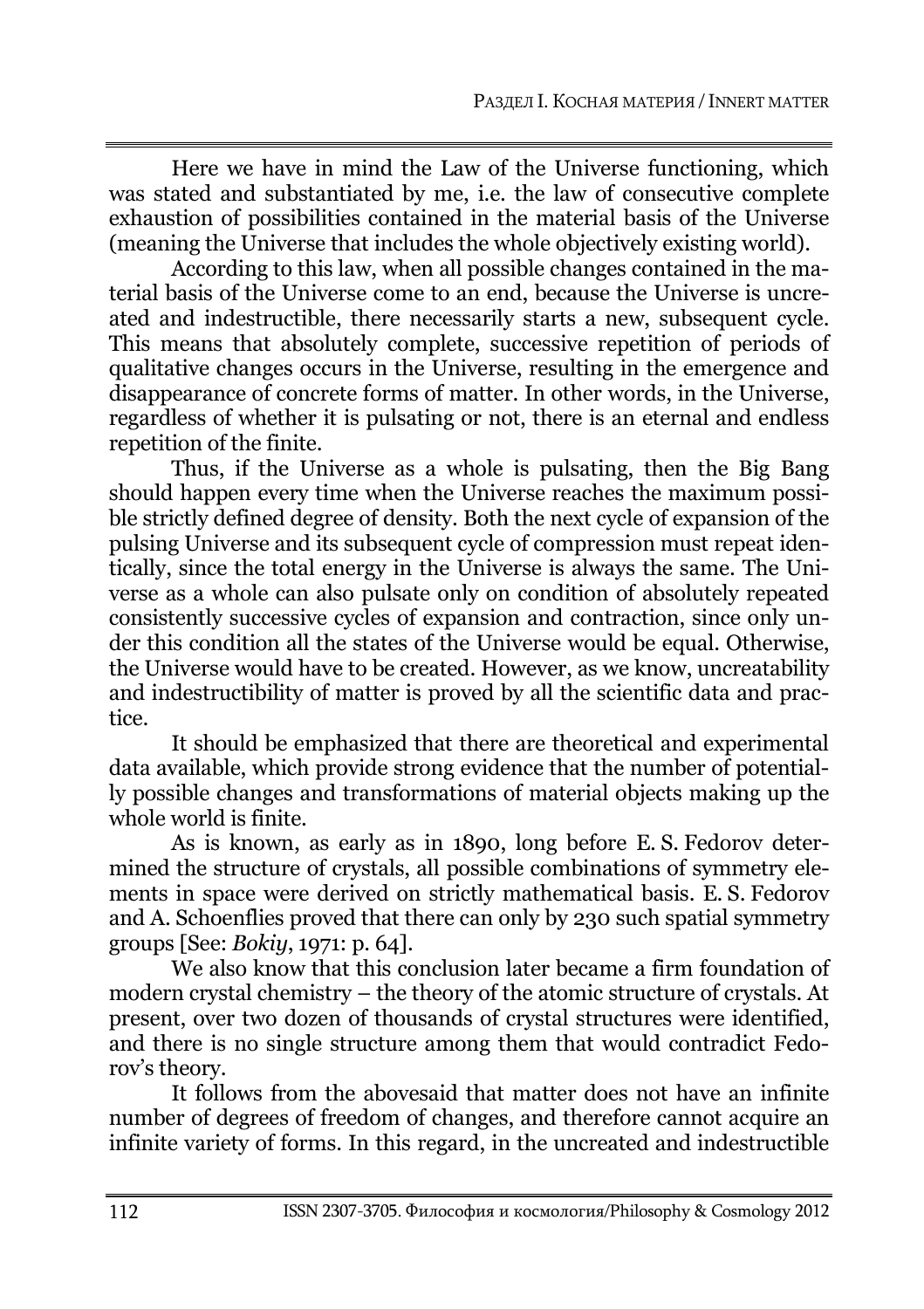Lolaev T. P. The law of the Universe functioning and the causes of self-organization of matter

Universe there must occur infinite repetitions of a finite number of changes and transformations of matter.

I would like to draw one more example as another confirmation of the fact that matter does not have an infinite number of degrees of freedom of changes, and therefore cannot obtain an infinite number of different kinds of shapes.

Each thing that makes up the Universe disappears, dissolves, ceases to exist due to its interaction with the environment before it exhausts all the potentially possible changes contained in its material content (in this connection we can rightfully speak not about sporadic, but about deliberate nature of the outcomes of material things interaction).

Let me also mention such evidence of truth that the matter cannot have an infinite number of free changes and transformations. We will speak about the fact that quantitative increase of elementary particles in atoms cannot last indefinitely, and it has a certain ceiling. And, although there may be much more atoms in molecules than elementary particles in atoms, the number of atoms cannot increase indefinitely in molecules either.

Thus, the material content of things making up the world, the Universe, and, therefore, the material basis of the Universe, as a whole, even with the account of the dark matter present in it, there is limited potential for change.

According to the Law of the Universe functioning, in the nature there may only be the order, the chaos, and the transition from the chaos to the order, or vice versa.

In this regard, we can agree with I. R. Prigogine who stressed that "the sense of the chaos is not in the fact that it puts a limit to our consciousness, – the chaos allows restating the things that we should know in a new way" [*Prigogine, Stengers*, 1994: p. 254].

In my view, the nature follows not only the path of order of its forms and processes, not only the path of development. It follows the path of consistent realization of any changes and transformations, resulting in the existence of both the processes of development and the processes of regression. In this regard, progress cannot be the single highest necessity.

I would like to emphasize that all the processes of self-organization of matter in nature, without any exception, are the result of the Law of the Universe functioning.

In conclusion, I would like to note that I do not think that this law is the ultimate truth, because in the course of the time new facts, new developments may be discovered, and it may be considered erroneous. However, it seems to me that if we proceed from the current level of scientific knowledge, the law of the Universe functioning would be true.